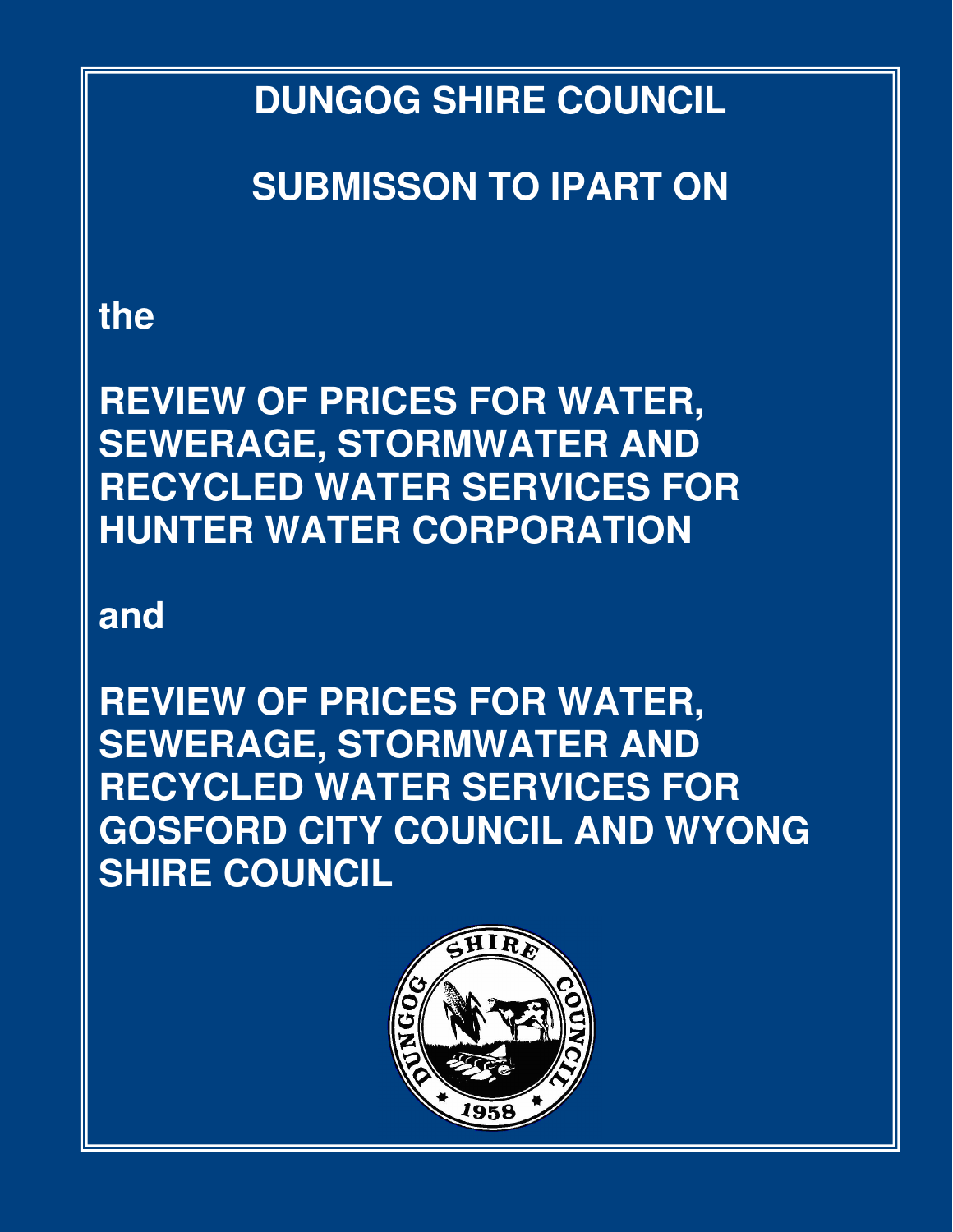#### **Table of Contents**

| 17 | Principles that should be considered in the apportionment of Tillegra             |  |
|----|-----------------------------------------------------------------------------------|--|
|    |                                                                                   |  |
| 18 | Appropriate arrangements for apportioning and sharing costs of Tllegra            |  |
|    |                                                                                   |  |
| 19 | Whether Hunter Water's costs of Tillegra Dam should be incorporated in            |  |
|    | upfront developer charges or periodic prices or a combination of both  6          |  |
| 20 | Appropriate arrangements for apportioning and sharing costs of Tillegra           |  |
|    | Dam between new development (developer charges) and existing customers            |  |
|    |                                                                                   |  |
| 21 | Whether Hunter Water's costs of Tillegra Dam should be recovered                  |  |
|    | through the fixed or usage component of the two $-$ part tariff or a mix of fixed |  |
|    |                                                                                   |  |
| 22 | Whether Hunter Water's cost for the Tillegra Dam should be reflected in           |  |
|    |                                                                                   |  |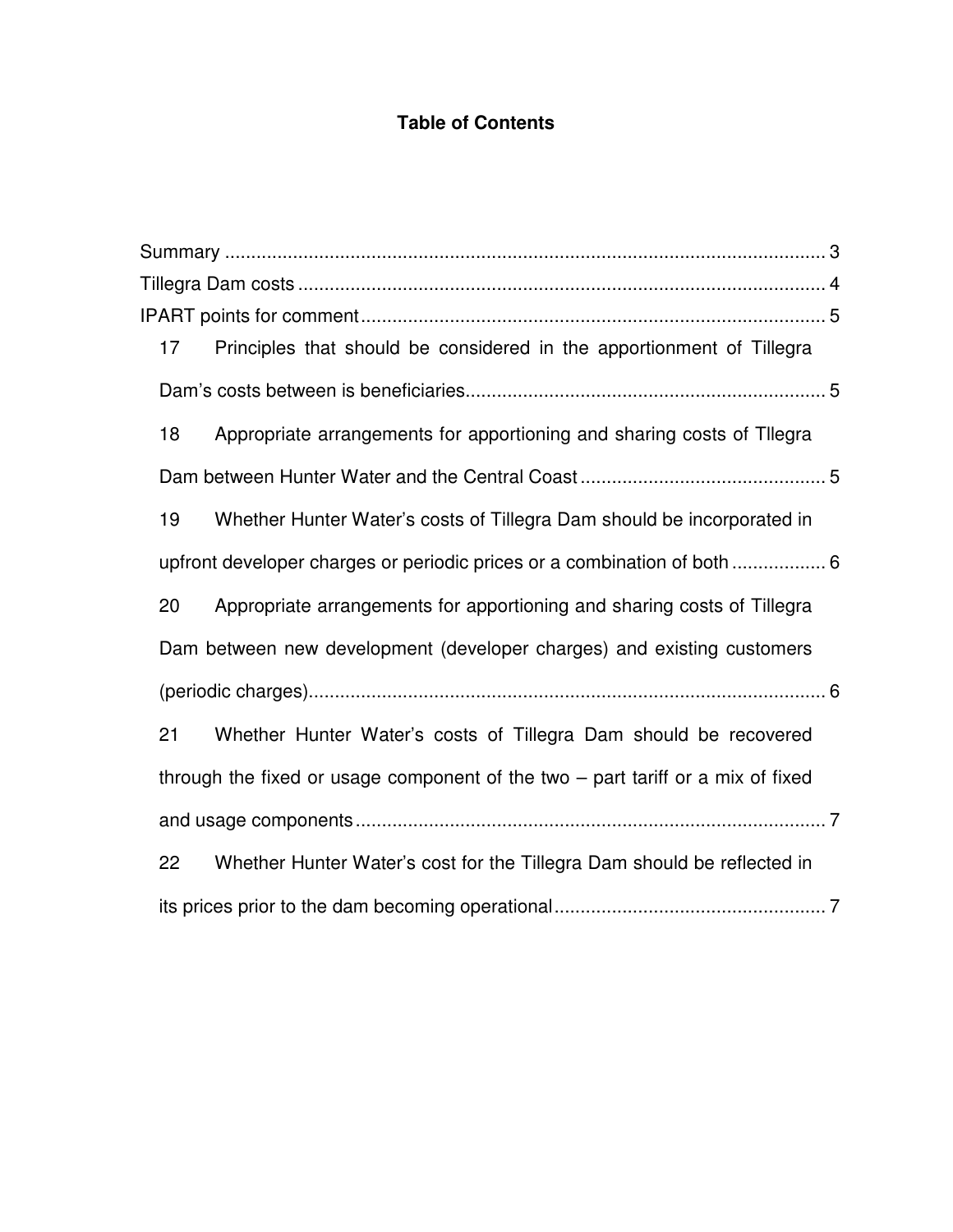## **Summary**

Dungog Shire Council is located in the Hunter Water Corporation's area of operation and is a customer of the HWC. Until recently Dungog Council was a water utility itself, purchasing water in bulk from HWC and managing the distribution of water in four separate schemes and the management of sewer in one scheme.

A recent gazettal, incorporated the Dungog Shire Council area into the HWC area of operations and since the  $1<sup>st</sup>$  July 2008 Dungog Council has handed over the operations of its water and sewer business to HWC.

Prior to this however, the HWC already had an interest in the Dungog Shire local government area in that it owned and operated the Chichester Dam and the Dungog water treatment plant, both of which are located within the Dungog local government boundary. The recently announced Tillegra Dam is also within the Dungog local government area.

Dungog Council has a number of concerns in regard to the cost structure of the Tillegra Dam and has made submissions in regard to these costs to the State Government. In essence, HWC has not recognized all of the costs associated with the construction of the dam and representations from Dungog Council to the state government have been received and are being considered at present. Any IPART review should consider these representations in order that the maximum prices adopted are reflective of these costs and provide HWC with the means to recoup these costs through its customers rather than placing the burden on the balance of the state.

As the issues related to Tillegra Dam also relate to the pricing of Gosford and Wyong Council's water, this submission should be read as a submission in relation to both reviews.

This submission will address these additional costs and propose Council's method for recouping these costs.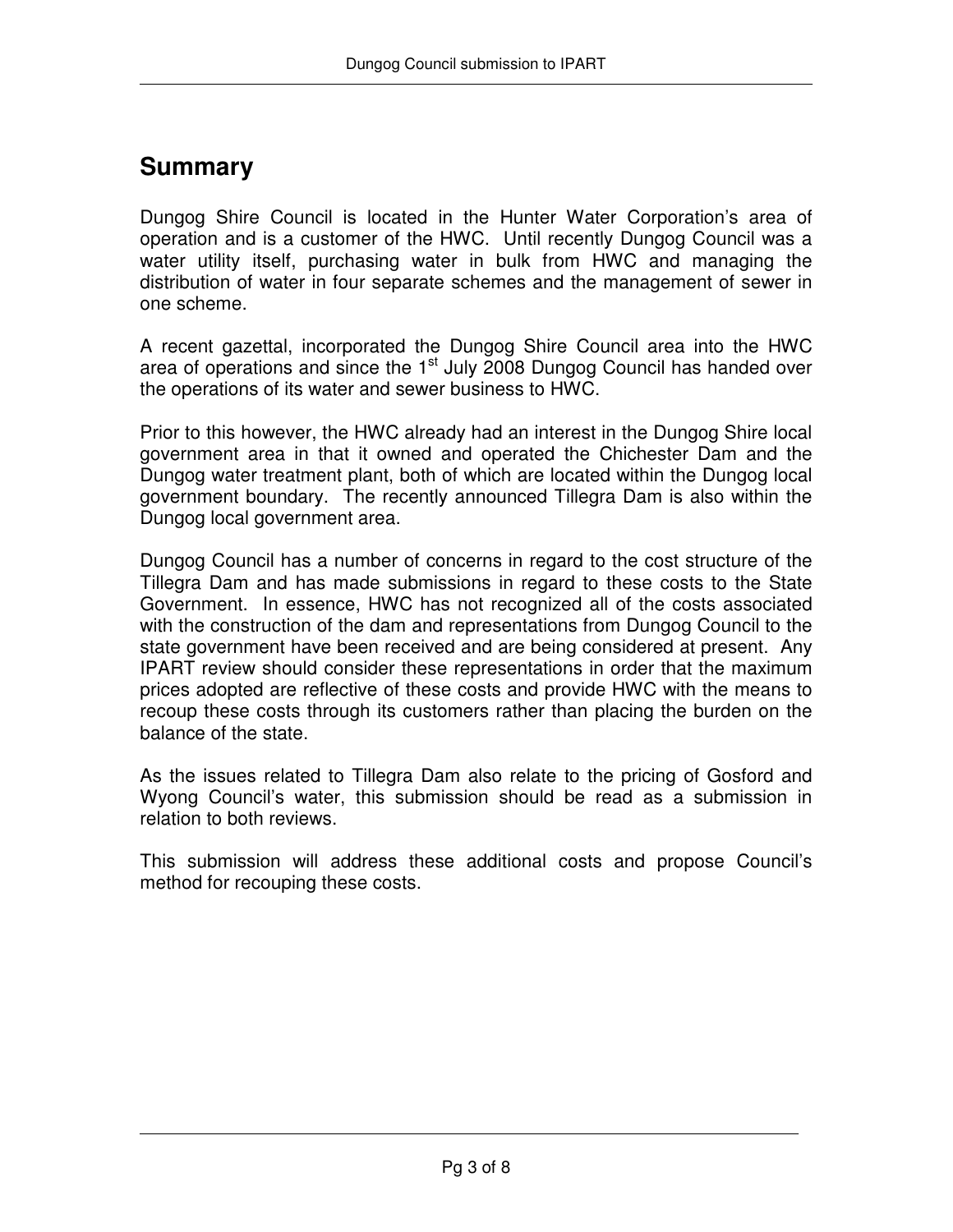## **Tillegra Dam costs**

It is noted that the issues paper (pg4) sets the scope of this review and that the 'social impact of IPART's determinations and recommendations' is an issue given consideration in determining prices by IPART. As such, the failure of Hunter Water to meet social, and environmental costs as part of this dam is unacceptable and IPART should give consideration to allowing Hunter Water to set its prices in such a manner as to meet these costs.

While it is understood that legislative and political influence may be required in order to achieve this, any determination by IPART now should not allow either Hunter Water or other authorities to use pricing as a means for avoiding this responsibility in future.

The costs associated with Tillegra Dam by HWC have to date been limited to the land purchase costs, the construction costs and the operation costs of the dam. Costs which haven't been considered by HWC but still remain to be allocated include:

|                | the community costs associated with<br>the dam being located in the Dungog<br>LGA,                                                        | Estimated at $$7,000,000/$ annum                                 |
|----------------|-------------------------------------------------------------------------------------------------------------------------------------------|------------------------------------------------------------------|
| $\overline{2}$ | the cost to the community of lost rate<br>(presently legislative<br>income<br>protection to HWC to not pay rates on<br>land under water), | Approximately \$80,000 / annum                                   |
| 3              | the infrastructure cost of the use of<br>Council owned and operated roads<br>and bridges                                                  | Approximately \$2,000,000 / annum                                |
| $\overline{4}$ | <b>Environmental costs</b>                                                                                                                | Awaiting<br>Water's<br>Hunter<br><b>Environmental Assessment</b> |
| 5              | Extraction of water from the shire                                                                                                        | Unknown at present                                               |

Hunter Water Corporation would argue that these costs are not relevant in the assessment of the dam and that legislation provides protection in regard to rates payments. The truth is though, that these costs are real costs to the community and the cost of water should be structured such that the real cost is reflected in the pricing.

Hunter Water produced a document in 2007 titled "Why Tillegra Now?" in which it considers the costs of a number of alternative means of providing water to the Hunter and Central Coast. This document identifies environmental and or social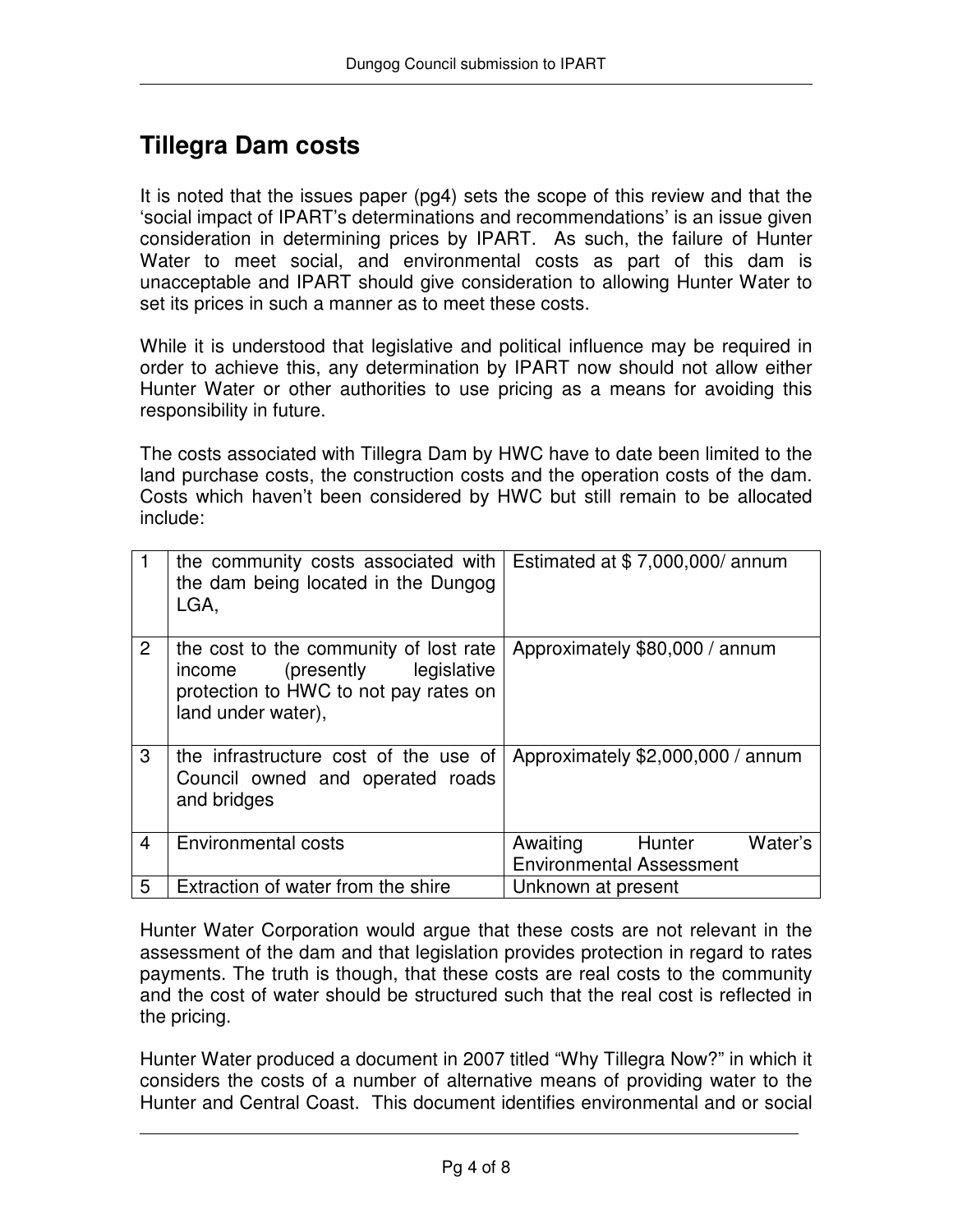issues and costs for each option being a New Chichester Dam, Grahamstown Dam upgrade, Paterson River Scheme, Karuah River Scheme, Desalination, Indirect Potable reuse, and finally the Tillegra Dam option. While environmental and social costs were used to justify the Tillegra Dam proposal, Hunter Water Corporation does not see itself as the responsible authority to meet those costs. As such it has based its decision making on costs that it has no intention of meeting, instead relying on the local community and local and state government in particular to meet the shortfall

## **IPART points for comment**

IPART's issue paper considered a number of areas for comment and those areas most relevant to Council are addressed below under the same IPART numbering and heading system (Hunter Water issues paper numbers).

## **17 Principles that should be considered in the apportionment of Tillegra Dam's costs between is beneficiaries**

The entire cost of the Tillegra Dam project should be apportioned to Hunter Water's costs in order that the water price is reflective of the true cost of the water. This should include social, environmental and community costs that to date have been ignored by Hunter Water. Legislative exemptions should be considered too as these costs still need to be borne by the community.

#### **18 Appropriate arrangements for apportioning and sharing costs of Tllegra Dam between Hunter Water and the Central Coast**

Obviously the operating and capital cost of the dam, proportional to meeting the Central Coast's needs, should be attributed to the Central Coast. To fully recoup this cost through the water price for Gosford and Wyong, though will result in a long term payback and is not believed to be the most effective method of recouping this cost. It is suggested that an upfront payment by Gosford and Wyong, similar to a developer charge, be set and paid for at the commencement of the program regard less of the volumes of water intended to be or actually used throughout the life of the project. In addition, Gosford and Wyong will need to pay an ongoing water usage fee which is based on volumetric usage.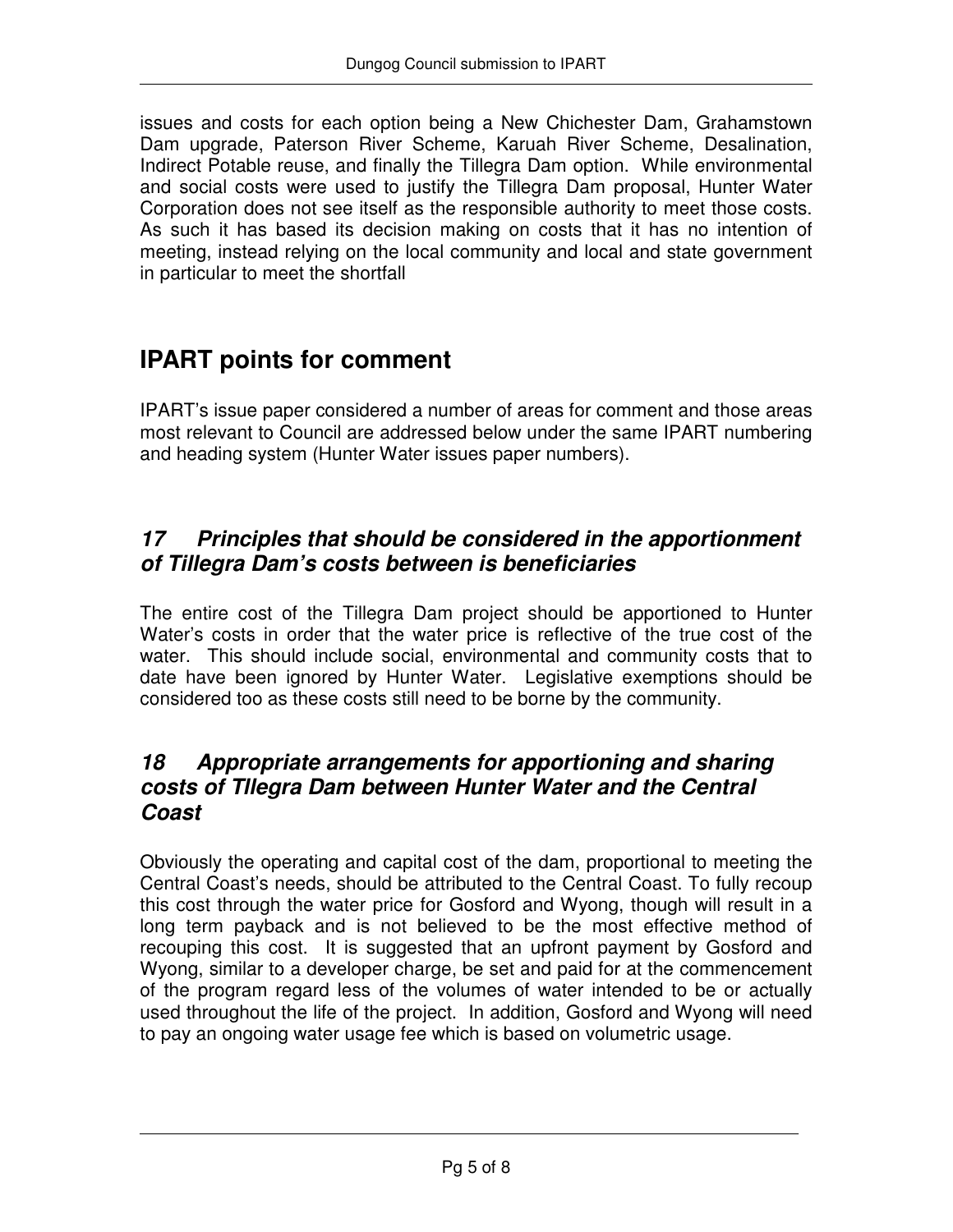### **19 Whether Hunter Water's costs of Tillegra Dam should be incorporated in upfront developer charges or periodic prices or a combination of both**

#### **and**

#### **20 Appropriate arrangements for apportioning and sharing costs of Tillegra Dam between new development (developer charges) and existing customers (periodic charges)**

The "Why Tillegra Now" document (Hunter Water Corporation, 2007) clearly identifies three reasons for the need of the Tillegra Dam;

- a) An increase in population of 160,000
- b) A 10% drop in rainfall because of climate change
- c) Supply to the Central Coast

Clearly points a) and c) are a result of expansion of the scheme to new premises outside the existing network and as such the proportion of cost of the Dam associated with supply to the new dwellings and the Central Coast should be wholly recouped from developer charges. Water demand was sufficiently managed during the most recent drought without the need to place restrictions on Hunter Water's existing customers providing evidence that augmentation is not required for the present customer base. In regard to point b) some augmentation costs may be attributable to existing customers in order to provide a higher level of security to all customers in the event that rainfall does decrease.

As such it is recommended that the costs associated with new development and the Central Coast supply should be recouped through developer charges, that the Central Coast should pay an 'equivalent' developer charge based on the number of lots served and that existing customers are only required to pay for the cost of providing for the additional level of security in supply.

In addition to the above, the above philosophy was clearly articulated in the Premiers announcement (reproduced in your issues paper on page 14) when he announced that 'the package will be funded by the proceeds from the sale of water from Hunter Water to the Central Coast, future development contributions in the Hunter and Central Coast and the 2009 – 2013 IPART determination". Clearly the intention was to recoup the majority of costs from developers and the Central Coast users who benefit, not the existing customers.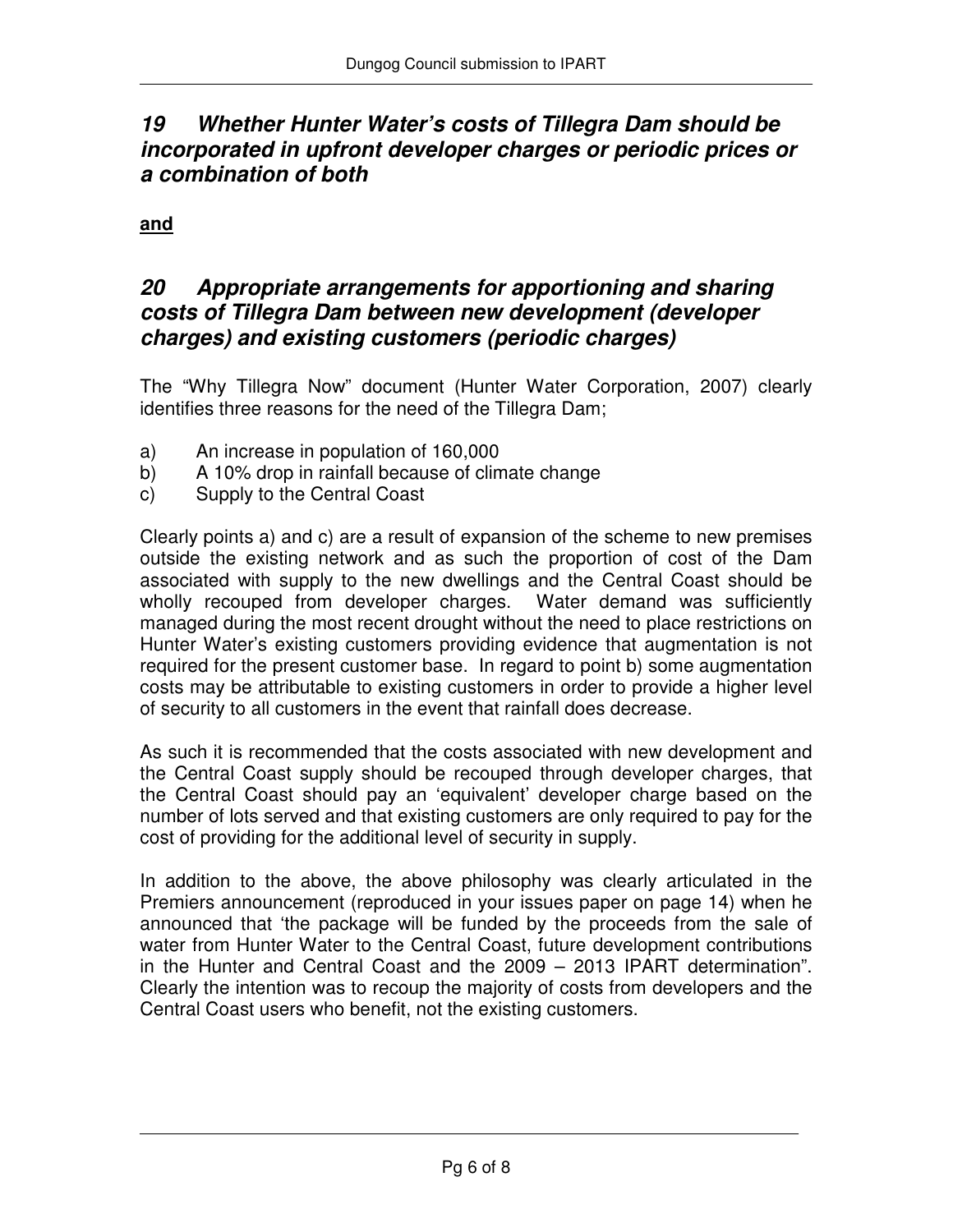## **21 Whether Hunter Water's costs of Tillegra Dam should be recovered through the fixed or usage component of the two – part tariff or a mix of fixed and usage components**

As stated above, the majority of charges should be recouped through developer charges, however the component recouped through the periodic charge for the works necessary to provide additional levels of security in the event that rainfall drops should be structured into the usage charge rather than the fixed cost charge. By incorporating the cost of water security into the usage charge, this cost will have a bigger effect on demand management. If incorporated into the fixed charge, there will be no incentive to reduce water consumption.

## **22 Whether Hunter Water's cost for the Tillegra Dam should be reflected in its prices prior to the dam becoming operational**

Clearly Hunter Water will be required to meet a number of costs in relation to the dam prior to the dam becoming operational. An introduction of higher pricing stepping up over the construction period to the full cost at the time the dam becomes operations.